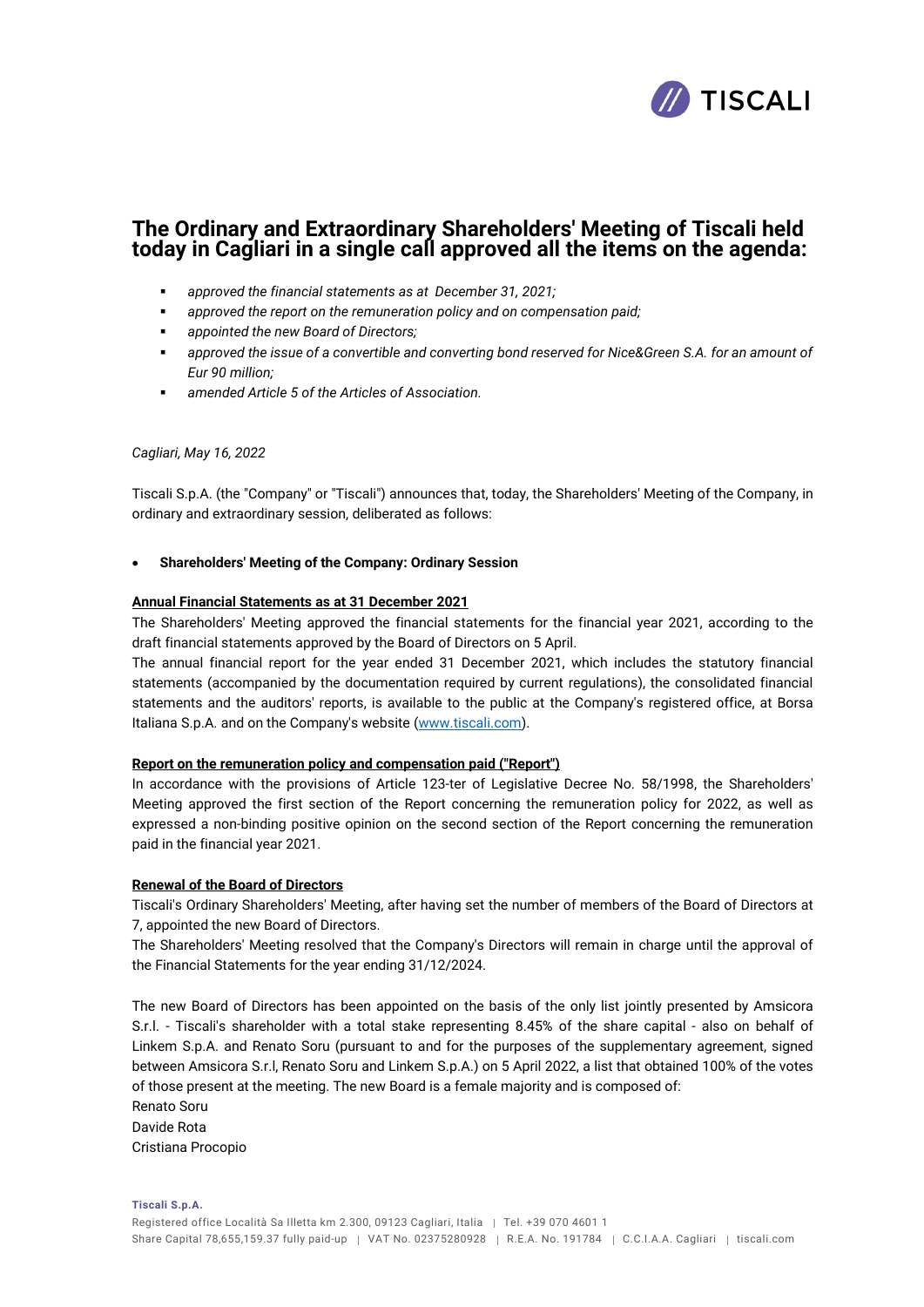

Alberto Trondoli

Maurizia Squinzi (Independent ex art. 148 TUF and Corporate Governance Code) Sara Testino (Independent ex art. 148 TUF and Corporate Governance Code) Serena Maria Torielli (Independent ex art. 148 TUF and Corporate Governance Code)

It should be noted that Director Alberto Trondoli holds an indirect shareholding in Tiscali S.p.A. through Amsicora Srl, which holds 8.12% of the Company's share capital, and that Director Renato Soru holds a direct and indirect shareholding in Tiscali S.p.A. for a total of 4.58% of the aforesaid capital.

The curricula of the members of the Board of Directors are available on the Company's website [\(www.tiscali.com\)](http://www.tiscali.com/).

## • **Shareholders' Meeting of the Company: Extraordinary Session**

## **Issue of a convertible and converting bond reserved for Nice&Green S.A.**

The Extraordinary Shareholders' Meeting of Tiscali has approved the issue of a convertible and converting bond reserved for Nice&Green S.A. for an amount equal to Eur 90 million to be issued in several tranches pursuant to art. 2420-bis of the Italian Civil Code and consequent capital increase for payment and in divisible form, in one or more tranches, with exclusion of the option right pursuant to art. 2441, c. 5, of the Italian Civil Code reserved for Nice&Green S.A., to service the conversion of the aforesaid loan.

The Investment Agreement is in continuity with the existing agreement with N&G. The New Investment Agreement foresees the issuance of the New POC, in a period of 21 months starting from the seventh trading day following the completion and effectiveness of the merger by incorporation of Linkem Retail S.r.l. in Tiscali (the "Merger"), to which it is suspensively conditioned, through the subscription of a maximum of 18 tranches, amounting to Eur 5,000,000.

Each party shall have the right to request the renewal of the New Investment Agreement, under the same terms and conditions, in the three months preceding the end of the issue period of the Bonds; acceptance of the request shall be received within 5 business days of the request.

Furthermore, on 5 April 2022, in the context of the New Investment Agreement, Linkem S.p.A. ("Linkem"), which, following the Merger will hold a stake in the Company equal to approximately 62% of the share capital of Tiscali, and the Investor entered into a share loan agreement (the "Linkem Share Loan"), through which Linkem undertook to lend to the Investor - free of charge without any trading purpose - a sufficient number of Tiscali shares that the Investor may borrow to anticipate the issuance of new Tiscali shares in order to receive a number of shares at least equal to 120% of the amount of each tranche equal to Euro 5,000,000 (the "Borrowed Shares").

## **Amendment of Article 5 of the Articles of Association**

The Extraordinary Shareholders' Meeting of the Company has approved some amendments to Article 5 of Tiscali's Articles of Association.

The minutes of the Ordinary and Extraordinary Shareholders' Meeting of the Company, as well as Tiscali's new Articles of Association, will be available within the legal terms at the Company's registered office, on the Company's website at www.tiscali.com and on the authorised storage mechanism at emarketstorage.com together with the results of the Shareholders' Meeting votes.